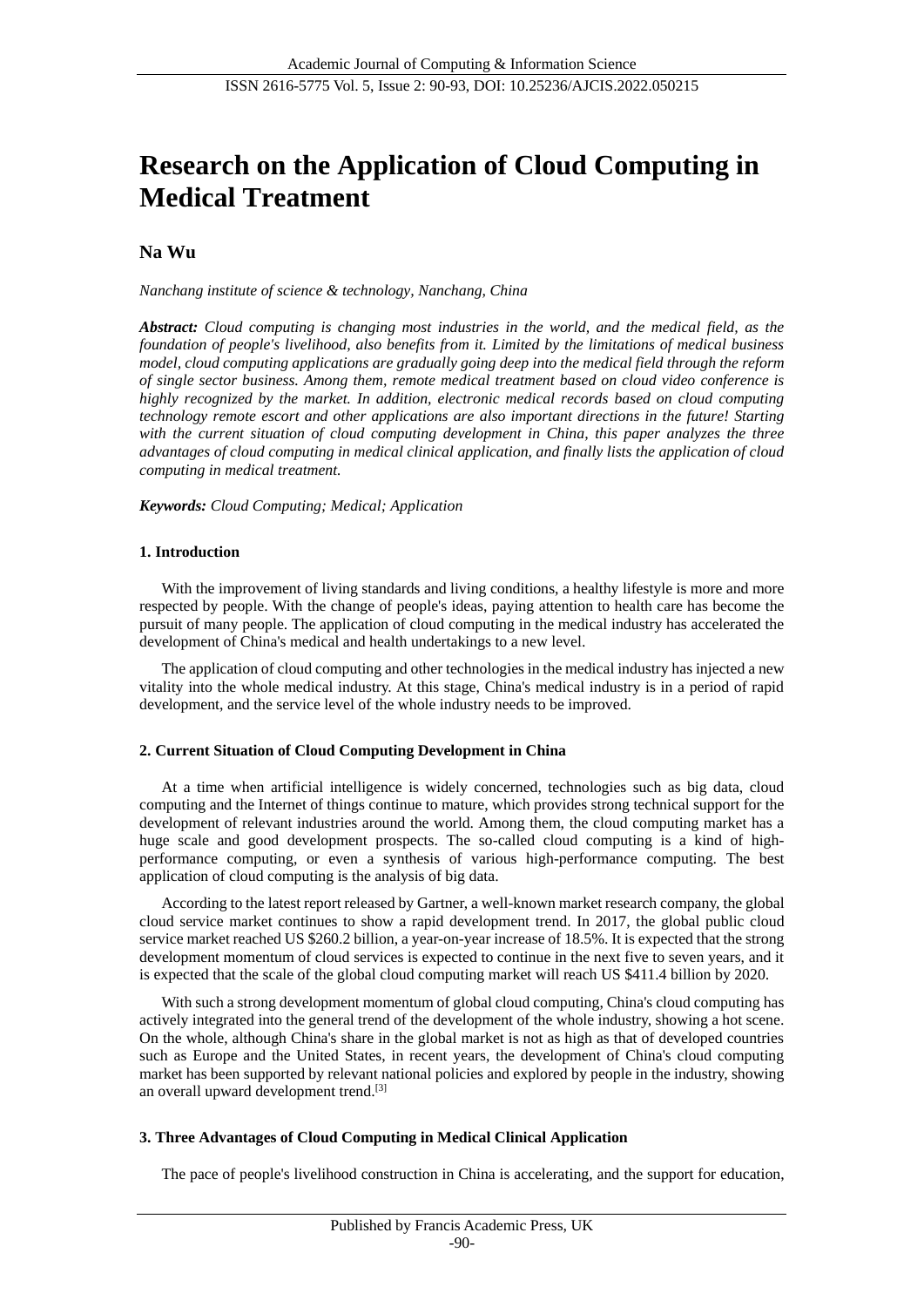## ISSN 2616-5775 Vol. 5, Issue 2: 90-93, DOI: 10.25236/AJCIS.2022.050215

medical treatment and other undertakings is expanding. China's medical and health undertakings are proceeding in an orderly manner, and the medical services people enjoy are becoming more and more humanized and efficient. Application platforms based on cloud computing can be seen everywhere. Although it sounded like a fad in the past, cloud applications have been deeply integrated into many health apps. Although doctors are still worried about whether their work will be arranged by the server, it is inevitable that "cloud" has its unique advantages.

#### *3.1 Cost Advantage*

Cloud applications can save a lot of medical expenses, especially for minor diseases. Many cloud applications treat common ailments in the mode of "free consultation" or "reward", so patients need to pay very little upfront fees.

Many small program developers attach great importance to the expenses incurred by consumers when using the platform. They are willing to minimize the expenses of patients and reduce the profit margin of the platform to survive in the market. In contrast, traditional applications are very expensive because they include expensive servers and maintenance costs for technicians.

As platform providers provide specialized technical services, doctors can focus on medical work. Due to the use of cloud services, doctors can be liberated from a large number of administrative affairs, which can improve the overall efficiency and improve the responsiveness of doctors to patients.

In addition, through cloud applications, it will be easier and less expensive to repair lost files. Patient records are stored in a large remote server, which is much safer than storing them in a hospital computer or a small server in the office.<sup>[1]</sup>

#### *3.2 Availability of Clinical Data*

The important advantage of cloud application is that it can access clinical data at any time, which is not only very helpful to the medical decision-making process itself, but also can promote the improvement of community medical level. The medical data that doctors can access can help improve the medical level. Not only doctors can immediately consult the patient's records, but other participants in medical services can also better provide corresponding services.

Connect with the outside, such as external resource library and external hospital, and call the patient's medication history, which will help us treat patients more effectively and quickly. Cloud application not only reduces the huge administrative work, but also can update the patient's clinical data faster, so that we can work more effectively.

Data availability is not only available to medical service providers, but also allows patients to more quickly access their own health information and actively understand the hospitals and teams providing medical services - this process will improve patients' own participation, and then improve the curative effect of patients' treatment in the future.

#### *3.3 Multi-Platform Support*

The Internet era has been developing rapidly, and the devices of mobile terminals are constantly updated and popularized. The future medical information system platform will gradually develop into a new type of intelligent system with leaps and bounds. Cloud computing technology attaches great importance to cloud development, which can ensure the unity and compatibility between various platforms. In this way, patients can use the Internet to ask about their disease and drug related information anytime and anywhere, which is very convenient.

There are a large number of providers in the market, so it is very important to find a suitable cloud service provider. Masucci provides a suggestion for selecting the most suitable supplier. "Technology partners are our best alliance. Of course, this partner must be just right. Get rid of the idea that the larger the organization, the better the service, and look for cloud service providers with less cost and more flexibility."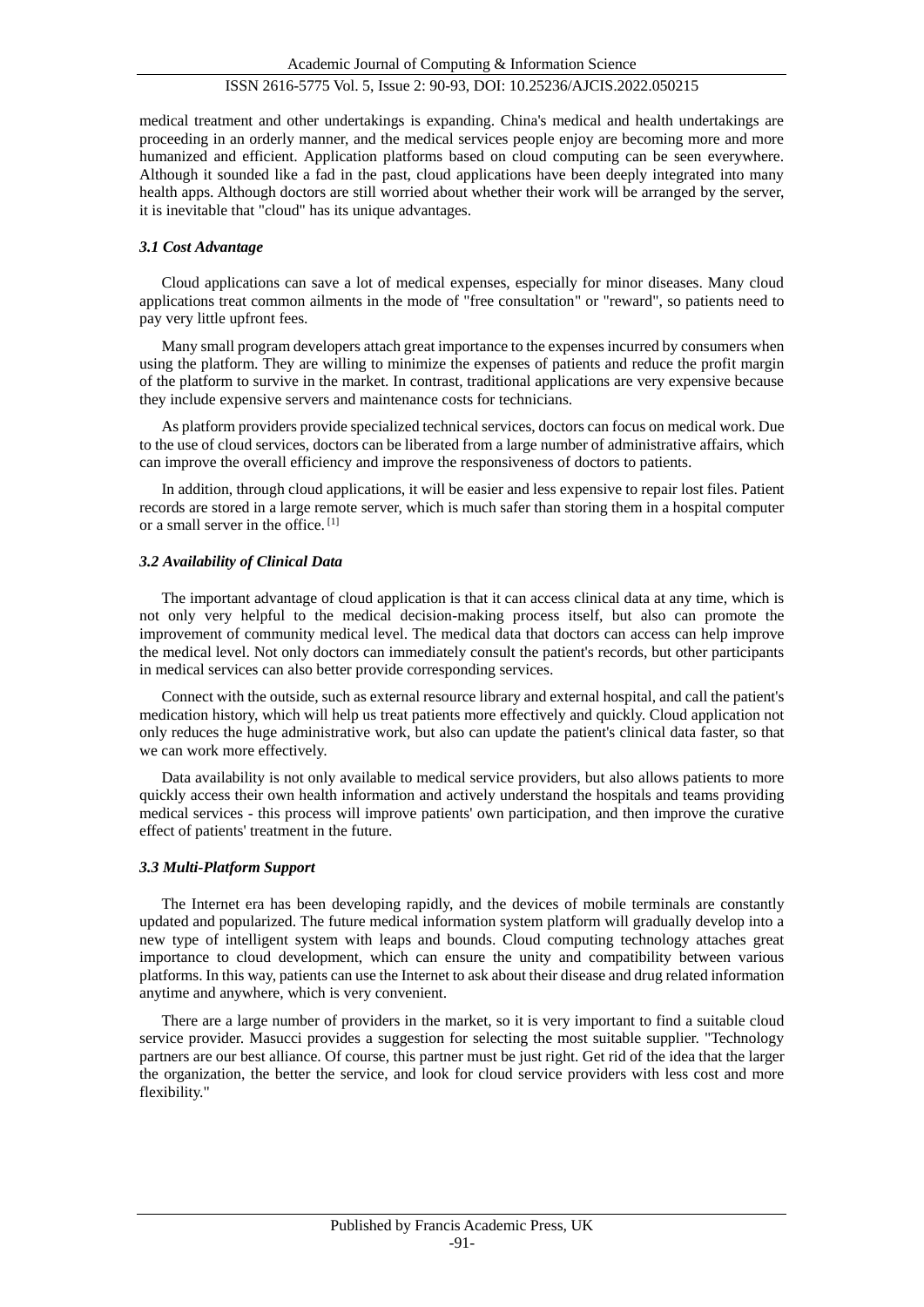#### ISSN 2616-5775 Vol. 5, Issue 2: 90-93, DOI: 10.25236/AJCIS.2022.050215

#### **4. Application of Cloud Computing in Medical Treatment**

#### *4.1 Telemedicine*

In the early days, people proposed telemedicine solutions based on video conference system, mainly to solve the problems of popularization of basic medical care and uneven distribution of high-end medical care. Due to economic and technical factors, early telemedicine did not achieve the desired goal.

Technological progress is constantly promoting the realization of telemedicine. For example, audio and video communication technology, which plays an important role in telemedicine, was borne by traditional video conference system equipment in the early stage, but its hardware is expensive, its stability is not high, and the equipment is relatively bulky, which makes it inconvenient to use. The cloud horizon cloud video conference, born in the development of cloud computing technology, solves the problems left by early telemedicine at the technical level, achieves a good improvement in interactivity and stability, and is cheaper in cost. In the early stage, the main cost of building telemedicine in hospitals was hardware procurement cost and maintenance cost, but cloud video conferencing was mostly purchased on demand, which significantly reduced the cost compared with hardware.

In 2018, Shanghai experts quickly launched a hot search on remote and accurate guidance of minimally invasive surgery for children with congenital heart disease in Xinjiang, which benefited from the convenience brought by the mature application of cloud computing technology. However, telemedicine still faces many problems, such as risk estimation and data management, which need the joint efforts of the industry.<sup>[2]</sup>

#### *4.2 Remote Escort*

Telemedicine escort is also an important application direction of cloud computing in the medical industry. Integrating audio and video communication of cloud video conference and cooperating with current AI face recognition, intelligent robot and other technologies, telemedicine escort plays a great role in the medical industry. The demand market for medical escort has always existed, mainly concentrated in two parts. The first is the visiting problem of families with special diseases, the second is the monitoring and management of patients by hospital doctors on duty.

The problem of visiting patients with special diseases is mainly focused on the family members. Due to the high environmental requirements of some medical scenes, the family members cannot visit the patients in close distance. At this time, remote visiting tools are introduced, so that the family can understand the situation of the patients through pictures and voice, effectively avoiding the pollution of visiting to the medical environment.

Doctors have limited resources. In daily work, doctors need multiple wards to monitor and care for patients. Their work is complicated and messy. When patients have emergencies, they can't timely and effectively view the situation and make decisions quickly. The introduction of remote monitoring function is to improve doctors' remote monitoring ability through information function.

## *4.3 Electronic Medical Record*

Medical record information sharing will greatly save the resources of medical institutions and accelerate the speed of medical diagnosis, but a large amount of medical record information will bring massive data. How to store the data? Cloud storage based on cloud computing technology has been commercialized on a large scale in the market and can also be applied in the medical industry. Through cloud storage technology, medical record information sharing between different medical institutions can be realized, so that diagnostic doctors can pass the authentication of both sides, add or change medical record information in the system, and realize multi-party adoption. It has high value for hospitals and patients.

However, there are still many problems such as data security, information management authority, data supervision and application, which need to be solved by the industry!

#### **5. Conclusion**

The application scenarios of cloud computing technology in the medical industry are extremely rich. The effective use of cloud computing technology can solve many problems in data management and